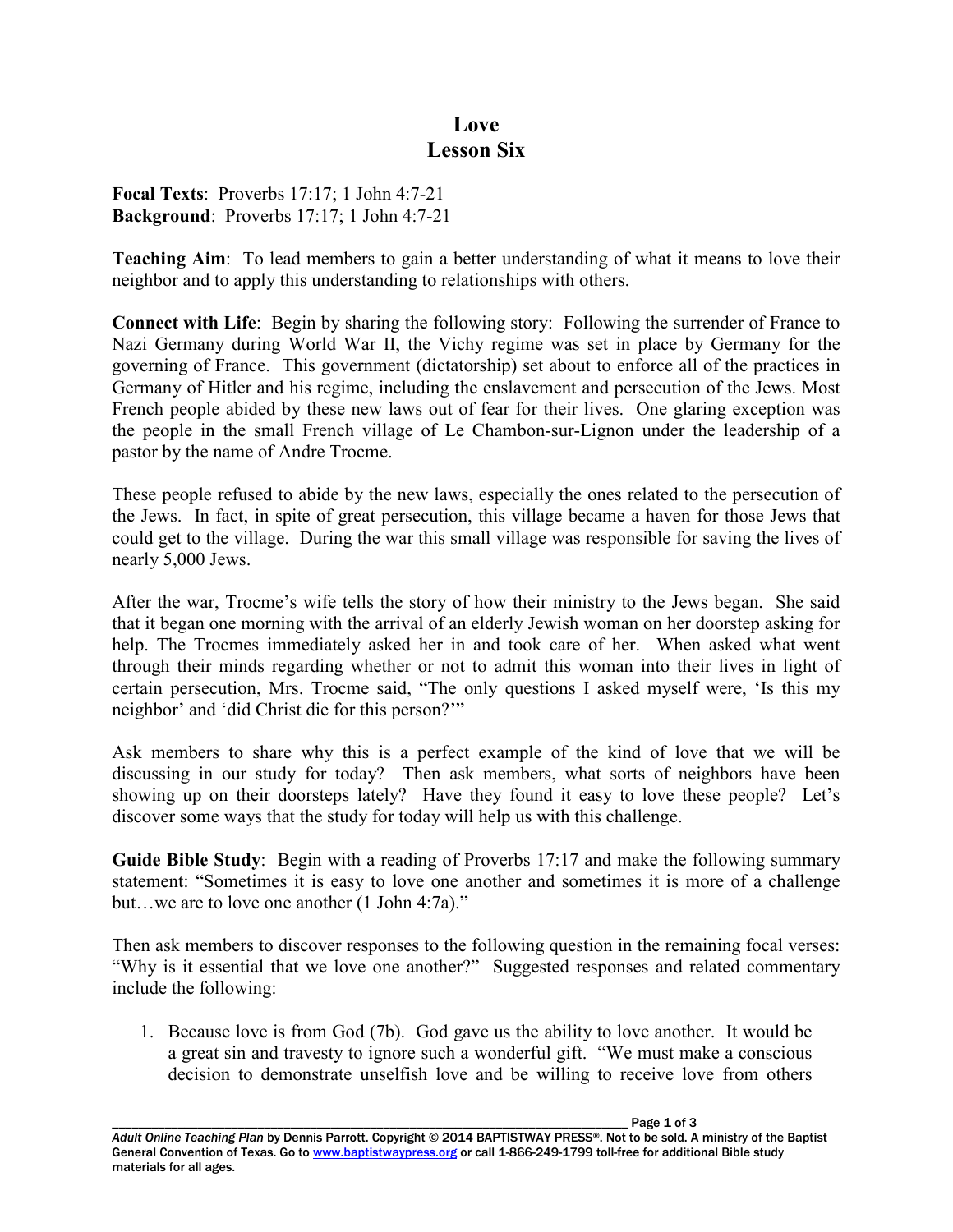within the Christian community. Such love does not come naturally to us. Rather, the source of this love is God."

- 2. Because our love for one another gives evidence that we know God (7c). "Because love is inseparable from what it means to be a follower of God, its presence or absence provides a positive or negative indicator about our relationship with God. Those who love one another with this godly type of love show that they are children of God and truly know God."
- 3. Because we have found salvation in God's great act of love (9-10). "Here the focus is on love as both the motivation for sending and the desired response from those who are the recipients of this sacrifice which atones for sin." "The primary way that God has demonstrated his love for us is by making a way for us to be reconciled to him through the sacrifice of his Son. Any human act of love pales in comparison. In response, we can do no less than to love our brothers and sisters in Christ with a sacrificial love."
- 4. Because when we love one another we know that God lives in us and his love is made complete in us (11-16). "One of the great privileges we have as children of God is to be the visible manifestation of his love. Because he lives in us, others can see God's love in action through our lives." "His love has become complete or reached its goal when we take the initiative to love others." "In this context, God's Spirit is closely associated with the love that flows from our lives to those around us. Undoubtedly, the presence of God's Spirit in our lives creates the capacity for us to both obey God and demonstrate our love for one another." "Our testimony that Jesus is the Son of God also proves that we abide in relationship with God." "After we come to know what God has done for us and realize that God is love, we desire to live or remain in this love. As heart, mind, and actions unite, we abide in this love of God, and he abides in us."
- 5. Because we will have no fear of the judgment (17-18). "Because of this, we do not need to dread Judgment Day. We can be confident that we will be judged in the light of our identity in Christ." "In fact, love actively drives out fear." "We can live life confidently, having the assurance that God abides in us and we in God. In this way, love reaches its completion, accomplishing its intended purpose in our lives."
- 6. Because we cannot hate our brother and love God (19-20). "Note that the response is not just a matter of reciprocating love to the One who loved us. God expects us to love those who may not love us back. This becomes a test of whether our love is genuine." "When Jesus commanded his disciples to love one another, he told them their love for one another would identify them as his disciples. In short, love exercised by, among, and between disciples proves our love for God, and that love originates with God."
- 7. Because loving one another is a command from God (21). "If we are truly followers of Jesus, love for others is not optional; Jesus commanded us to do so."

Page 2 of 3 *Adult Online Teaching Plan* by Dennis Parrott. Copyright © 2014 BAPTISTWAY PRESS®. Not to be sold. A ministry of the Baptist General Convention of Texas. Go to www.baptistwaypress.org or call 1-866-249-1799 toll-free for additional Bible study materials for all ages.